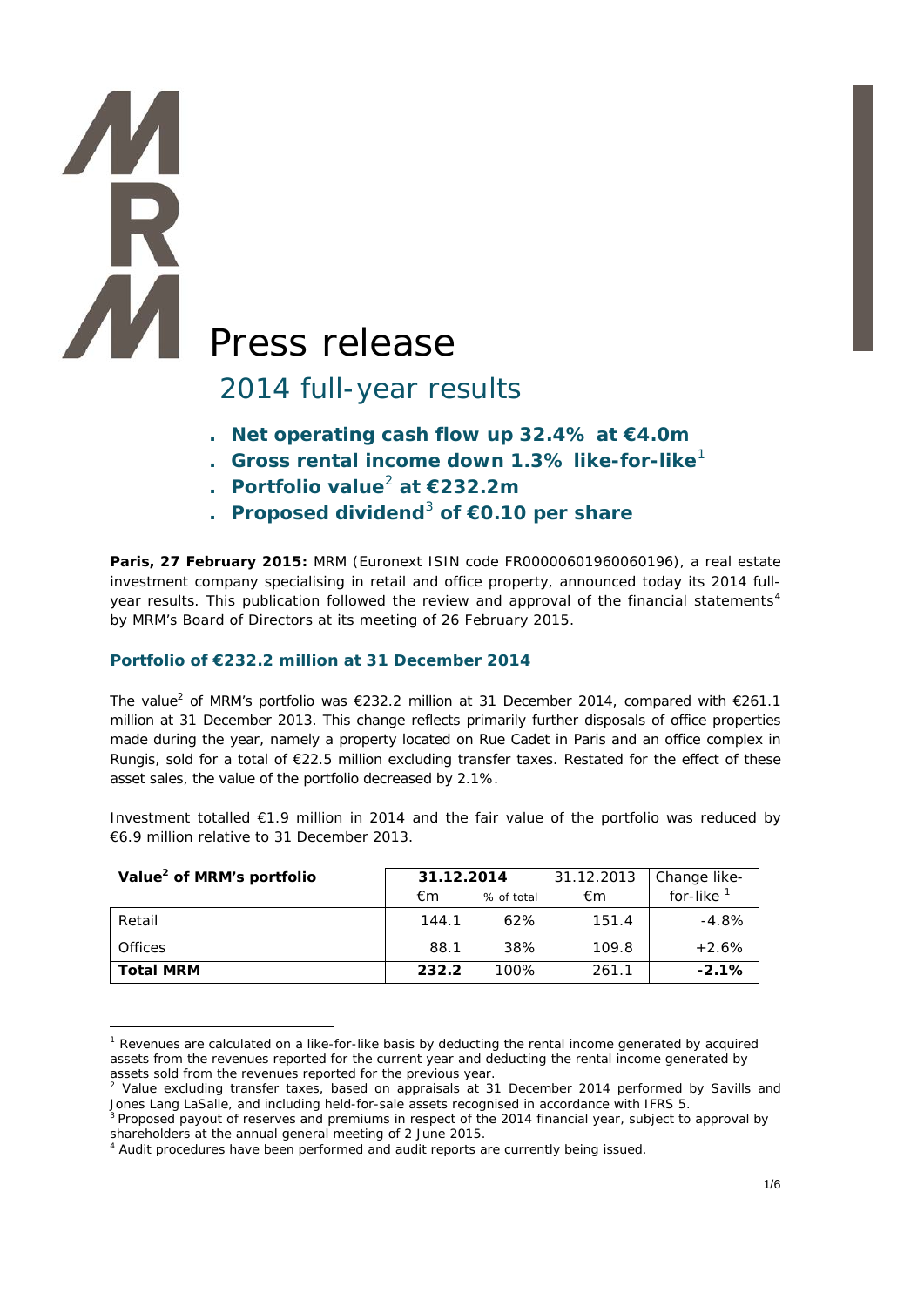#### Retail

The value<sup>2</sup> of the retail portfolio fell by  $4.8\%$  relative to 31 December 2013. This was mainly due to changes in the rental situation of the portfolio over the course of the year and rental value adjustment to market conditions for certain units.

Twelve leases (primarily renewals) were signed during 2014, representing annual rental income of €0.6 million. At 1 January 2015, the retail portfolio occupancy rate was down slightly at 83% from 84% a year earlier. Net annualised rental income for retail properties stood at €8.3 million at 1 January 2015.

#### **Offices**

The value<sup>2</sup> of the office portfolio increased by 2.6% like-for-like<sup>1</sup> relative to 31 December 2013, reflecting the value-enhancement of properties resulting from an increase in their occupancy rate during 2014. The occupancy rate for the office portfolio (excluding assets sold in 2014 and Urban<sup>[5](#page-1-0)</sup>) increased from 57% at 1 January 2014 to 64% at 1 January 2015.

Twelve leases were signed during 2014 corresponding to annual rental income of €2.1 million. Letting activities of available space within renovated and redeveloped buildings continued. At 1 January 2015, net annualised rental income for office properties in operation stood at €4.0 million.

### **2014 rental income and results**

| <b>Consolidated revenues</b> | 2014 |            | 2013 | Change     |                                       |  |
|------------------------------|------|------------|------|------------|---------------------------------------|--|
|                              | €m   | % of total | €m   | (reported) | Change like-<br>for-like <sup>1</sup> |  |
| Retail                       | 9.3  | 64%        | 10.4 | $-11.1\%$  | $-11.1\%$                             |  |
| <b>Offices</b>               | 5.2  | 36%        | 5.5  | $-4.5%$    | $+22.7%$                              |  |
| Total gross rental income    | 14.5 | 100%       | 15.9 | $-8.9\%$   | $-1.3\%$                              |  |

Gross rental income from retail properties fell by 11.1% relative to 2013, reflecting changes in the rental situation and in particular rent reductions granted on the renewal of certain leases as well as temporary concessions granted to some tenants. On a like-for-like<sup>1</sup> basis, gross rental income from office properties increased by 22.7% thanks to new leases coming into effect. On a reported basis, revenues from office properties fell by 4.5% as a result of disposals of office properties carried out since 1 January 2013. In total, revenues were down 8.9% at €14.5 million, or down 1.3% like-for-like<sup>1</sup>. The 25.3% reduction in non-recovered property expenses helped to limit the fall in net rental income, which came to €11.1 million  $(-2.3\%)$ .

Current operating income totalled €6.6 million, up 7.7% relative to 2013. In view of the €6.9 million decrease in fair value of the portfolio, MRM consolidated net income was a loss of €6.9 million compared with a profit of €38.3 million in 2013, relating to the recapitalisation and restructuring of MRM's balance sheet.

<span id="page-1-0"></span><sup>&</sup>lt;u>.</u> <sup>5</sup> Office building located in Montreuil and due to be sold as it is

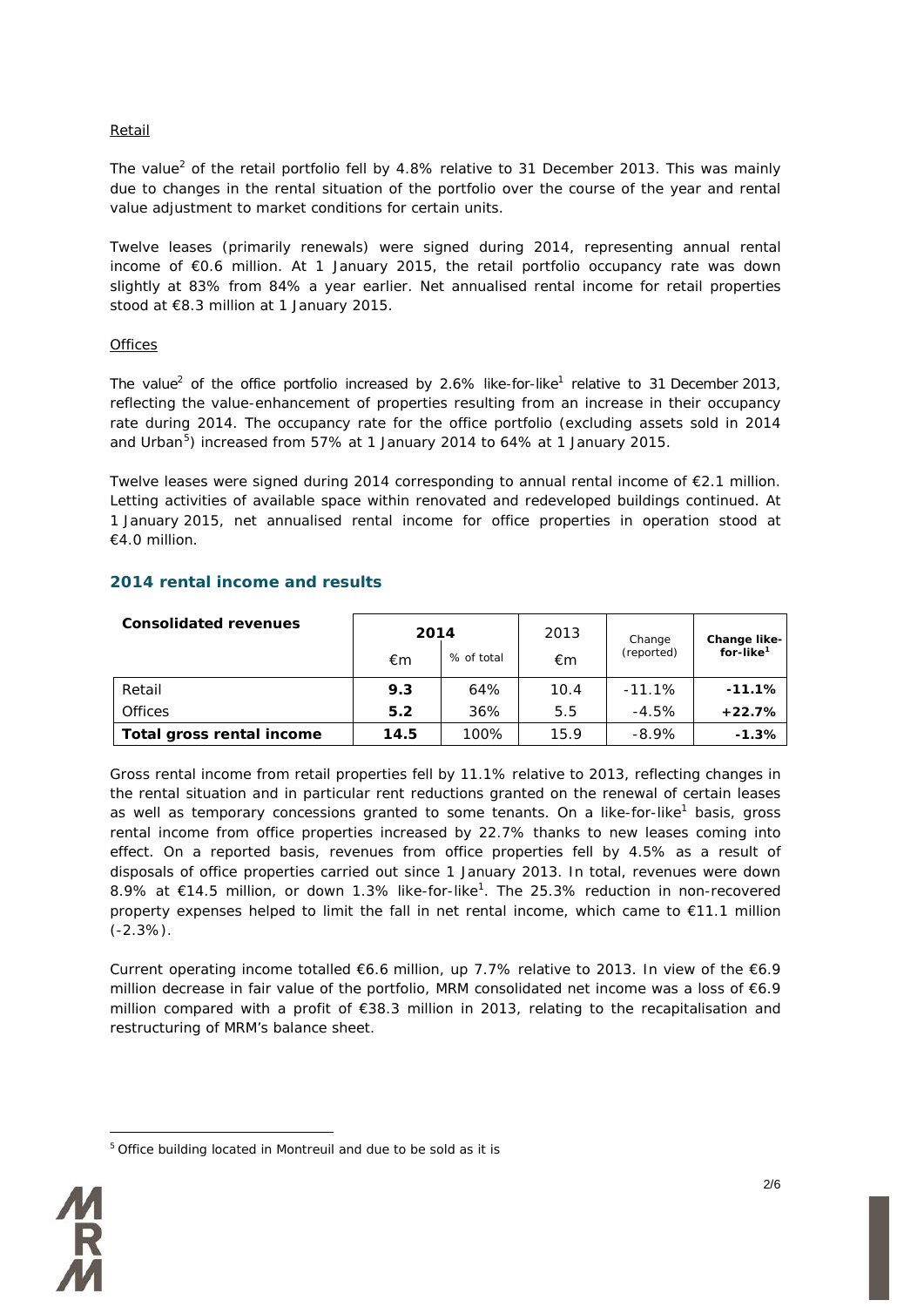# **Increase in net operating cash flow**

| Net operating cash flow<br>in $\epsilon$ million | 2014       | 2013  | Change    |
|--------------------------------------------------|------------|-------|-----------|
| Gross rental income                              | 14.5       | 15.9  | $-8.9%$   |
| Non-recovered property expenses                  | (3.4)      | (4.5) | $-25.3\%$ |
| Net rental income                                | 11.1       | 11.4  | $-2.3%$   |
| Operating expenses                               | (4.2)      | (4.7) | $-11.9%$  |
| Other operating income and expense               | (0.2)      | 0.3   | n/a       |
| <b>Gross operating income</b>                    | 6.8        | 6.9   | $-2.1%$   |
| Net cost of debt                                 | (2.7)      | (3.9) | $-29.1%$  |
| Other financial income and expense               | 0.0        | 0.0   |           |
| Net operating cash flow                          | <b>4.0</b> | 3.0   | $+32.4%$  |

The €0.5 million fall in operating expenses to €4.2 million (-11.9%) reflects the reduction in management fees agreed within the framework of the new asset management contract signed with CBRE Global Investors in May 2013. Gross operating income remained more or less stable at €6.8 million compared with €6.9 million in 2013.

As a result of the debt restructuring carried out in May 2013, net cost of debt decreased by €1.2 million (-29.1%) to €2.7 million. MRM therefore generated net operating cash flow of €4.0 million compared with €3.0 million in 2013.

# **MRM's strong balance sheet**

MRM's debt - comprising entirely bank loans - stood at €131.5 million at 31 December 2014, down €15.2 million compared with 31 December 2013. Cash and cash equivalents amounted to €22.4 million. The net LTV ratio improved over the course of the year to 47.0% compared with 48.5% at 31 December 2013.

As a result in particular of dividends paid in respect of the 2013 financial year ( $E4.4$  million), the loss on asset sales (-€2.2 million), the net operating cash flow generated during the year (+€4.0 million) and the change in the fair value of properties (-€6.9 million), liquidation NAV decreased to €123.7 million compared with €135.0 million at 31 December 2013.

| Net asset value        | 31.12.2014  |           | 31.12.2013  |           |  |
|------------------------|-------------|-----------|-------------|-----------|--|
|                        | total<br>€m | per share | Total<br>€m | per share |  |
| <b>Liquidation NAV</b> | 123.7       | 2.8       | 135.0       | 3.1       |  |
| Replacement NAV        | 137.3       | 3.1       | 149.7       | 3.4       |  |
| Number of shares       | 43,624,766  |           | 43,649,803  |           |  |

*Number of shares (adjusted for treasury stock)*

人民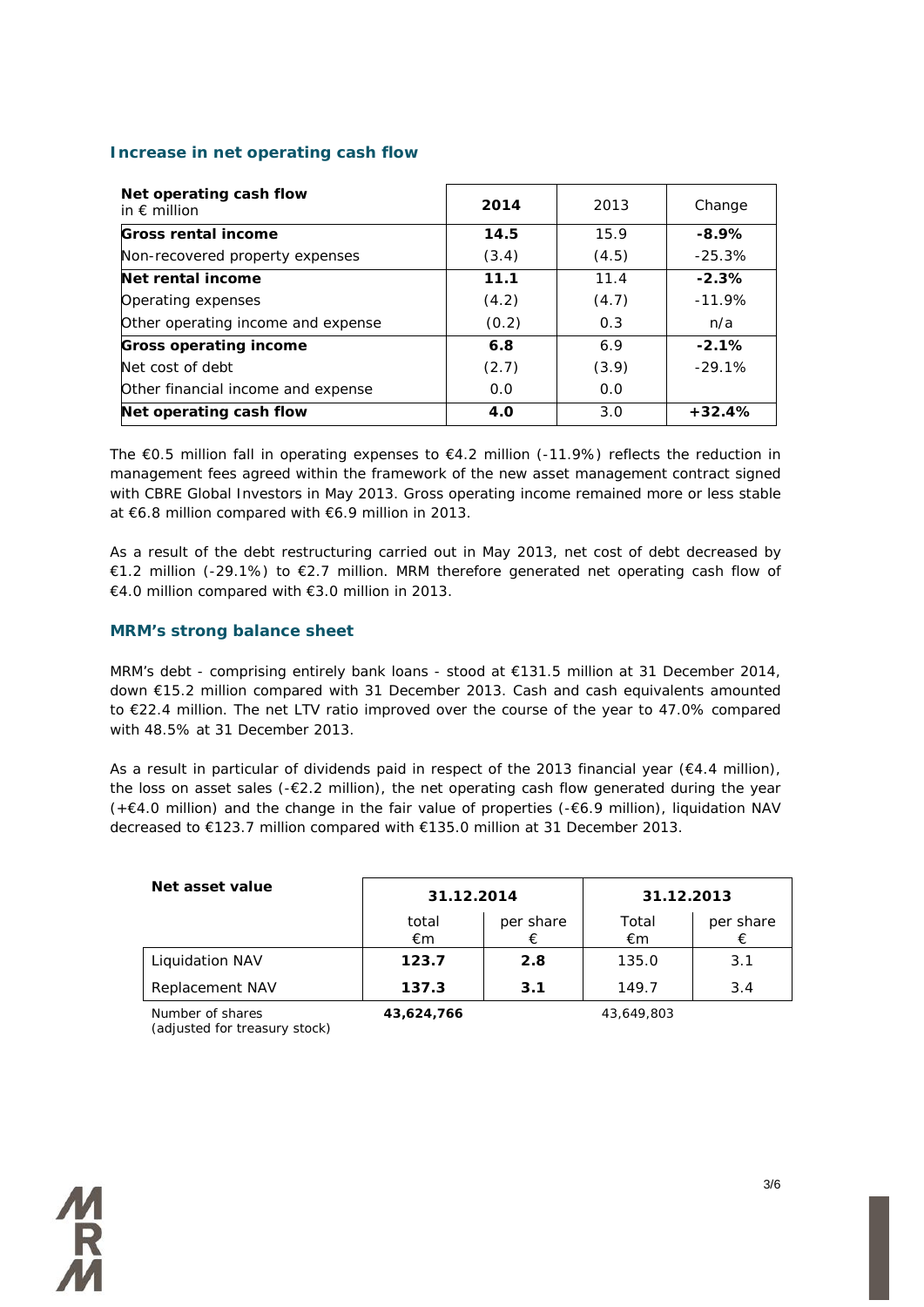#### **Outlook and dividend**

Since June 2013, MRM has been pursuing a strategy of gradually refocusing its activities on retail property. The two office properties sold in 2014 bring the total amount of disposals to three properties out of the nine office buildings owned by MRM in June 2013. Provisional sale agreements have been signed for two other office properties.

With its healthier balance sheet, MRM is planning to exploit potential for enhancing the value of its retail properties. It therefore carried out an important work in 2014 to adapt its valueenhancement plans to the economic climate and consumer behaviour. Over the next few months, the Group will be able to start the operational phase of a number of its investment programmes.

MRM's Board of Directors has decided to propose the payment of a dividend of €0.10 per share for 2014, identical to that paid for the previous year. This amount will be subject to approval at the general shareholders' meeting of 2 June 2015.

#### **Calendar**

Revenues for the first quarter of 2015 are due on 14 May 2015 before market opening. The annual general meeting of shareholders of MRM (Euronext ISIN code FR0000060196) is due to be held on 2 June 2015.

#### **About MRM**

MRM is a listed real estate company with a portfolio worth €232.2 million (excluding transfer taxes) as at 31 December 2014, comprising retail properties (62%) and offices (38%). Since 29 May 2013, SCOR SE has been MRM's main shareholder, holding a 59.9% stake. MRM is advised by CBRE Global Investors on the management of its properties. MRM is listed in compartment C of NYSE Euronext Paris (ISIN: FR0000060196 - Bloomberg code: MRM: FP – Reuters code: MRM.PA) and opted for the SIIC status on 1 January 2008.

#### **For more information:**

**MRM DDB Financial** 5, avenue Kléber 65, avenue Kléber 54, rue de Clichy 75795 Paris Cedex 16 75009 Paris France France T +33 (0)1 58 44 70 00 T +33 (0)1 53 32 61 51 relation\_finances@mrminvest.com isabelle.laurent@ddbfinancial.fr

**Website: [www.mrminvest.com](http://www.mrminvest.com/)**

Isabelle Laurent

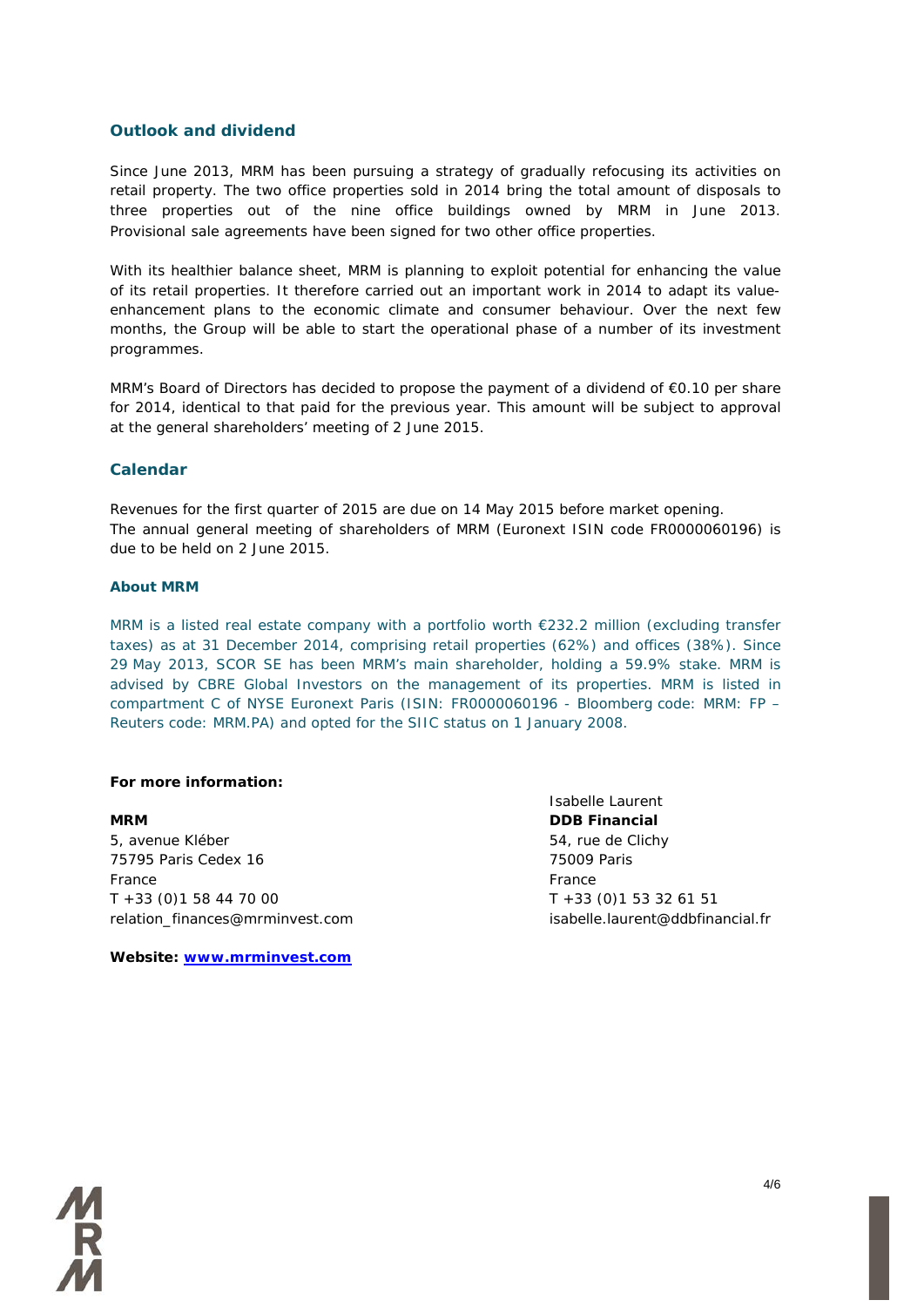# **Appendix 1: Simplified IFRS income statement**

| Simplified IFRS income statement         |       |       |          |
|------------------------------------------|-------|-------|----------|
| in $\epsilon$ million                    | 2014  | 2013  | Change   |
| <b>Gross rental income</b>               | 14.5  | 15.9  | $-8.9%$  |
| Non-recovered property expenses          | (3.4) | (4.5) | $-25.3%$ |
| Net rental income                        | 11.1  | 11.4  | $-2.3%$  |
| Operating expenses                       | (4.2) | (4.7) | $-11.9%$ |
| Provisions net of reversals              | (0.4) | (0.5) | n/a      |
| <b>Current operating income</b>          | 6.6   | 6.1   | $+7.7%$  |
| Net gains/(losses) on disposal of assets | (2.2) | 2.5   | n/a      |
| Change in fair value of properties       | (6.9) | (3.0) | n/a      |
| Other operating income and expense       | (0.6) | 0.2   | n/a      |
| <b>Operating income</b>                  | (3.1) | 5.8   | n/a      |
| Net cost of debt                         | (2.7) | (3.9) | $-29.1%$ |
| Other financial income and expense       | (0.9) | 36.3  | n/a      |
| Net income before tax                    | (6.8) | 38.3  | n/a      |
| Income tax                               | (0.1) | 0.0   | n/a      |
| <b>Consolidated net income</b>           | (6.9) | 38.3  | n/a      |

## **Appendix 2: Quarterly rental income**

| <b>Consolidated revenues</b><br>in $\epsilon$ million | Q1<br>2014 | Q2<br>2014 | Q3<br>2014 | Q4<br>2014 | Q4<br>2013 | Change    | Change like-<br>for-like |
|-------------------------------------------------------|------------|------------|------------|------------|------------|-----------|--------------------------|
| Retail                                                | 2.33       | 2.28       | 2.34       | 2.32       | 2.64       | $-12.1%$  | $-12.1%$                 |
| <b>Offices</b>                                        | 1.50       | 1.35       | 1.22       | 1.17       | 1.52       | $-23.0\%$ | $+24.8%$                 |
| Total gross rental income                             | 3.83       | 3.63       | 3.55       | 3.49       | 4.15       | $-16.0\%$ | $-2.4%$                  |

# **Appendix 3: Balance sheet at 31 December 2014**

| Simplified IFRS balance sheet<br>in $\epsilon$ million | 31.12.2014 | 31.12.2013 |
|--------------------------------------------------------|------------|------------|
| Investment properties                                  | 212.4      | 233.3      |
| Assets held for sale                                   | 19.8       | 27.8       |
| Current receivables/assets                             | 10.4       | 10.9       |
| Cash and cash equivalents                              | 22.4       | 19.9       |
| <b>Total assets</b>                                    | 265.0      | 291.9      |
| Equity                                                 | 123.7      | 135.0      |
| <b>Bank loans</b>                                      | 131.5      | 146.7      |
| Other debt/liabilities                                 | 9.8        | 10.2       |
| Total equity and liabilities                           | 265.0      | 291.9      |